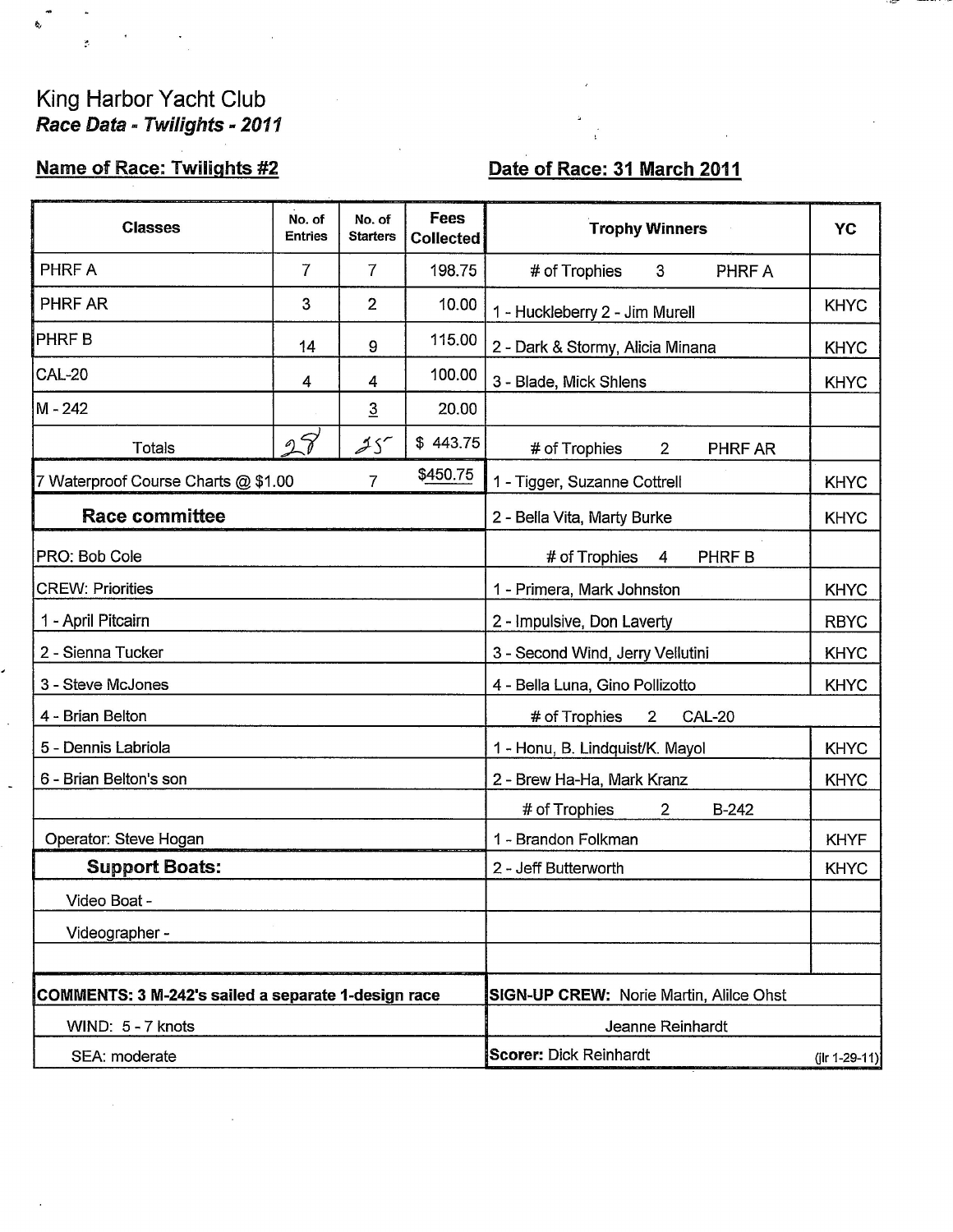## **2010 Twilights at KHYC # 2**

**King Harbor Yacht Club**

|                                                        | Race Date: 31 Mar 2011 |                        | Wind Speed: 5-7 knots              |               | PRO: Bob Cole         |                               |                          |                        |             |                  |
|--------------------------------------------------------|------------------------|------------------------|------------------------------------|---------------|-----------------------|-------------------------------|--------------------------|------------------------|-------------|------------------|
|                                                        | Div<br><b>Rank</b>     | <b>Boat Name</b>       | Sail No.                           | <b>Rating</b> | Finish<br><b>Time</b> | <b>Elapsed</b><br><b>Time</b> | Corrected<br><b>Time</b> | <b>Owner / Skipper</b> | Club        | <b>Boat Type</b> |
| PHRF-A                                                 |                        |                        | Time on Time / Start Time 18:20:00 |               |                       |                               |                          |                        |             |                  |
|                                                        | 1                      | Huckleberry 2 *        | 15                                 | 54            | 18:44:39              | 00:24:39                      | 00:26:32                 | Jim Murrell            | <b>KHYC</b> | Farr 30          |
|                                                        | $\mathfrak{2}$         | Dark & Stormy **       | 129                                | 48            | 18:45:10              | 00:25:10                      | 00:27:21                 | Alicia Minana          | <b>KHYC</b> | Henderson30      |
|                                                        | 3                      | Blade *                | 103                                | 39            | 18:44:59              | 00:24:59                      | 00:27:34                 | Mick Shlens            | <b>KHYC</b> | Melges 30        |
|                                                        | $\overline{4}$         | Gimme Shelter *        | 7800                               | 78            | 18:46:58              | 00:26:58                      | 00:27:55                 | Vitti Jackson          | <b>KHYC</b> | Martin 243       |
|                                                        | 5                      | Calais                 | 46575                              | $78\,$        | 18:48:28              | 00:28:28                      | 00:29:28                 | Jerry Hunter           | <b>KHYC</b> | Cencho 33        |
|                                                        | 6                      | E-ticket               | 184                                | 96            | 18:50:17              | 00:30:17                      | 00:30:28                 | Larry Scarbrough       | <b>KHYC</b> | Melges 24        |
|                                                        | $\tau$                 | <b>Flying Dutchman</b> | 87027                              | 78            | 18:50:31              | 00:30:31                      | 00:31:35                 | Rudy VanKreuningen     | <b>KHYC</b> | Hobie 33         |
| Time on Time /<br>Start Time 18:25:00<br>$PHRF-A(R)$   |                        |                        |                                    |               |                       |                               |                          |                        |             |                  |
|                                                        | 1                      | Tigger (ar)            | 42757                              | 84            | 18:52:44              | 00:27:44                      | 00:28:26                 | Suzanne Cottrell       | <b>KHYC</b> | J 33             |
|                                                        | $\mathbf{2}$           | Bella Vita (ar)        | 56136                              | 81            | 18:52:55              | 00:27:55                      | 00:28:45                 | Marty Burke            | <b>KHYC</b> | Beneteau 36-7    |
| $\operatorname{DNC}$                                   | 3                      | Sidekick $*$ (ar)      | 42301                              |               |                       |                               |                          | <b>Bill Webster</b>    | <b>KHYC</b> | $J-37$           |
| Start Time 18:30:00<br>Time on Time /<br><b>PHRF-B</b> |                        |                        |                                    |               |                       |                               |                          |                        |             |                  |
|                                                        | 1                      | Primera                | 27871                              | 144           | 18:59:33              | 00:29:33                      | 00:27:41                 | Mark Johnston          | ${\rm HYC}$ | $Col$ 30         |
|                                                        | $\mathfrak{2}$         | Impulsive *            | 33815                              | 153           | 19:01:55              | 00:31:55                      | 00:29:31                 | Dan Laverty            | <b>RBYC</b> | Impulse 26       |
|                                                        | 3                      | Second Wind*           | 97668                              | 222           | 19:07:24              | 00:37:24                      | 00:31:29                 | Jerry Vellutini        | <b>KHYC</b> | Cal 25           |
|                                                        | 4                      | Bella Luna             | 47595                              | 180           | 19:06:11              | 00:36:11                      | 00:32:13                 | Gino Polizzotto        | <b>KHYC</b> | Ranger 28        |
|                                                        | 5                      | New Channels           | $100\,$                            | 150           | 19:05:20              | 00:35:20                      | 00:32:49                 | Kolter/ Butterworth    | <b>KHYC</b> | Martin 242       |
|                                                        | 6                      | Proper Lady            | 57935                              | 204           | 19:08:15              | 00:38:15                      | 00:32:58                 | Bob Cash               | <b>KHYC</b> | Islander 32      |
|                                                        | $\tau$                 | Nina                   | 37764                              | 186           | 19:08:28              | 00:38:28                      | 00:33:58                 | Rafael Fernandez       | <b>KHYC</b> | Hunter 30        |
|                                                        | $8\,$                  | Midnight Run - NS      | 56782                              | 165           | 19:07:40              | 00:37:40                      | 00:34:15                 | John Dean              | <b>KHYC</b> | Catalin 320      |
|                                                        | 9                      | No Way !! *            | 28124                              | 138           | 19:06:57              | 00:36:57                      | 00:34:55                 | Don Souther            | <b>KHYC</b> | $B-25$           |
| <b>DNC</b>                                             | 10                     | True Blue              | 97264                              |               |                       |                               |                          | David Doeh             | <b>KHYC</b> | Martin 242       |